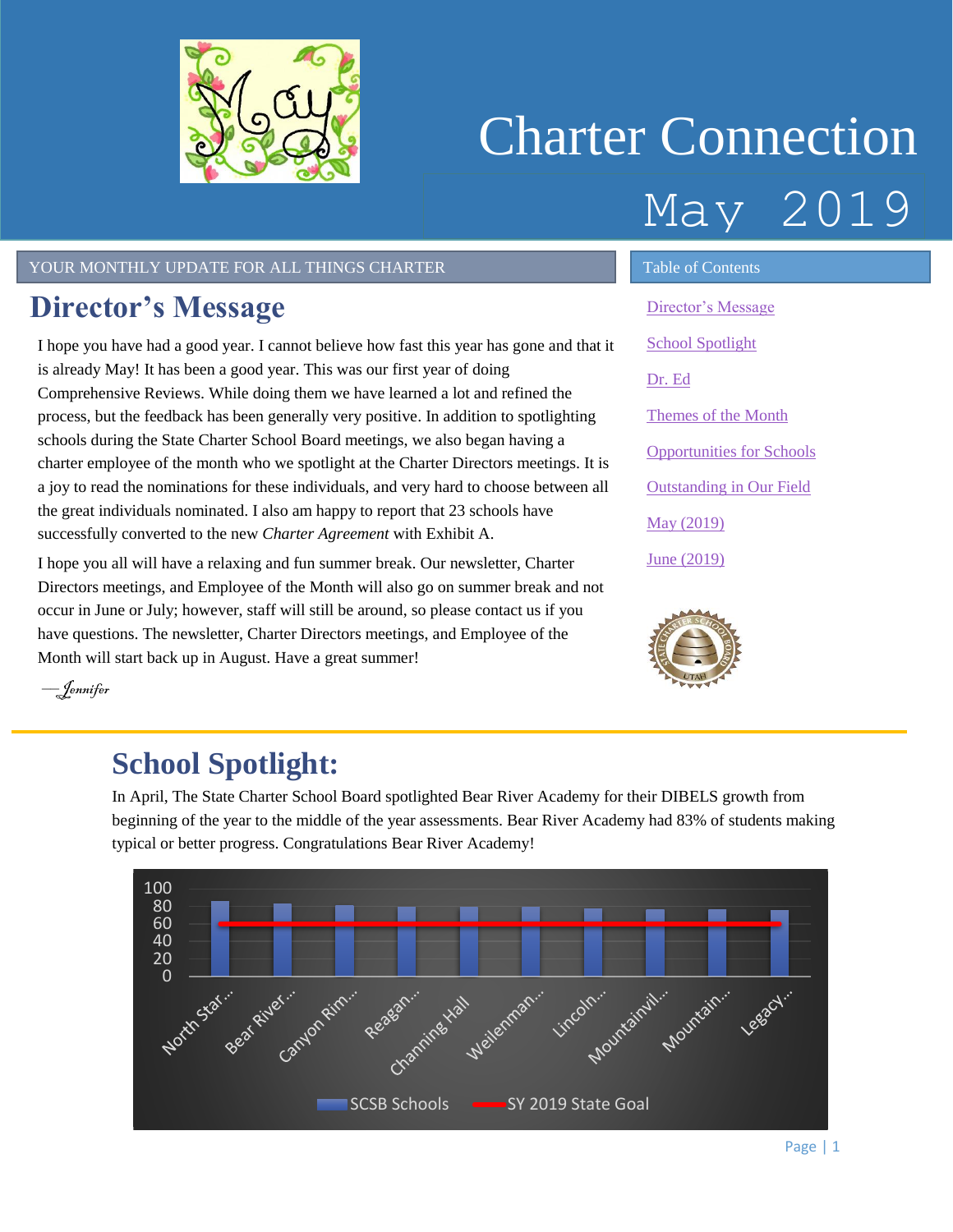### <span id="page-1-0"></span>**Dear Dr. Ed,**

*Charter Schools, in many minds, are supposed to serve as labs of innovation. Many ideas for charter schools, while innovate at first, over time just become common practice. What are some of the new innovations in education that schools could adopt to stay on the cutting edge of education?*

*Still Innovative?*

Dear Still Innovative,

There seems to be three high leverage challenges that education research aims to tackle:

1. Improving students' ability to write the kind of nonfiction that is required in college and the workplace

2. Deepening students' understanding of key math skills and concepts

3. Strengthening children's "executive functions"

#### **Writing**

Some innovative ideas included steering away from the fiveparagraph essay and connecting students with authentic audiences to read and offer feedback on their work. Initiatives that support students in using their voices to advocate for causes for which they are concerned. Using online platforms to track comments, edits, and revisions.

#### **Math**

Fun, real-world learning environments such as grounding math instruction in chess or policy debates around issues like raining the minimum wage. The use of intelligent tutoring systems and personalized learning platforms.

#### **Executive Functions**

Currently, there are no valid, reliable measures for gauging skills like managing one's emotions. Still, there are proposals out to conduct new research on executive functioning, plans to develop tablet-based measurements and intervention platforms, and programs which explore behavioral nudges that target a specific daily behavior which can be taught quickly.

Keep pursuing ways to make learning student centered and you will always make learning meaningful – even if not cutting edge.

Dr. Ed U. Cation

Do you have a question? Write to the SCSB and Dr. Ed will research your question and get you an answer from leading experts.

### **Themes of the Month**

<span id="page-1-1"></span>Annual Enrollment and Financial Metrics: As you close out the school year, here are the key annual enrollment and financial metrics and their respective benchmarks, that your school should measure and track.

#### **KEY ENROLLMENT METRICS**

Transfer Rate: end-of-year transfer rate  $\leq 20\%$  and no more than 4% higher than prior year's rate; Retention Rate: yearto-year retention rate  $> 60\%$  and no more than 7% lower than prior year's rate; Enrollment Trend: October 1 count  $>$ 90% of prior year; Average Daily Membership (ADM): end-of-year ADM ≥ 90% of October 1 count.

#### **KEY FINANCIAL METRICS**

Unrestricted Days Cash on Hand: maintain at least 30 days unrestricted cash on hand, Debt to Asset ratio: maintain a debt to asset ratio of  $\leq 1$ ; Current Ratio: maintain a current ratio of  $\geq 1$  with a positive trend; Audit Findings: no material audit findings.

For further information, please go to the [School Oversight](https://www.utahscsb.org/school-oversight) page on the Utah State Charter School Board website.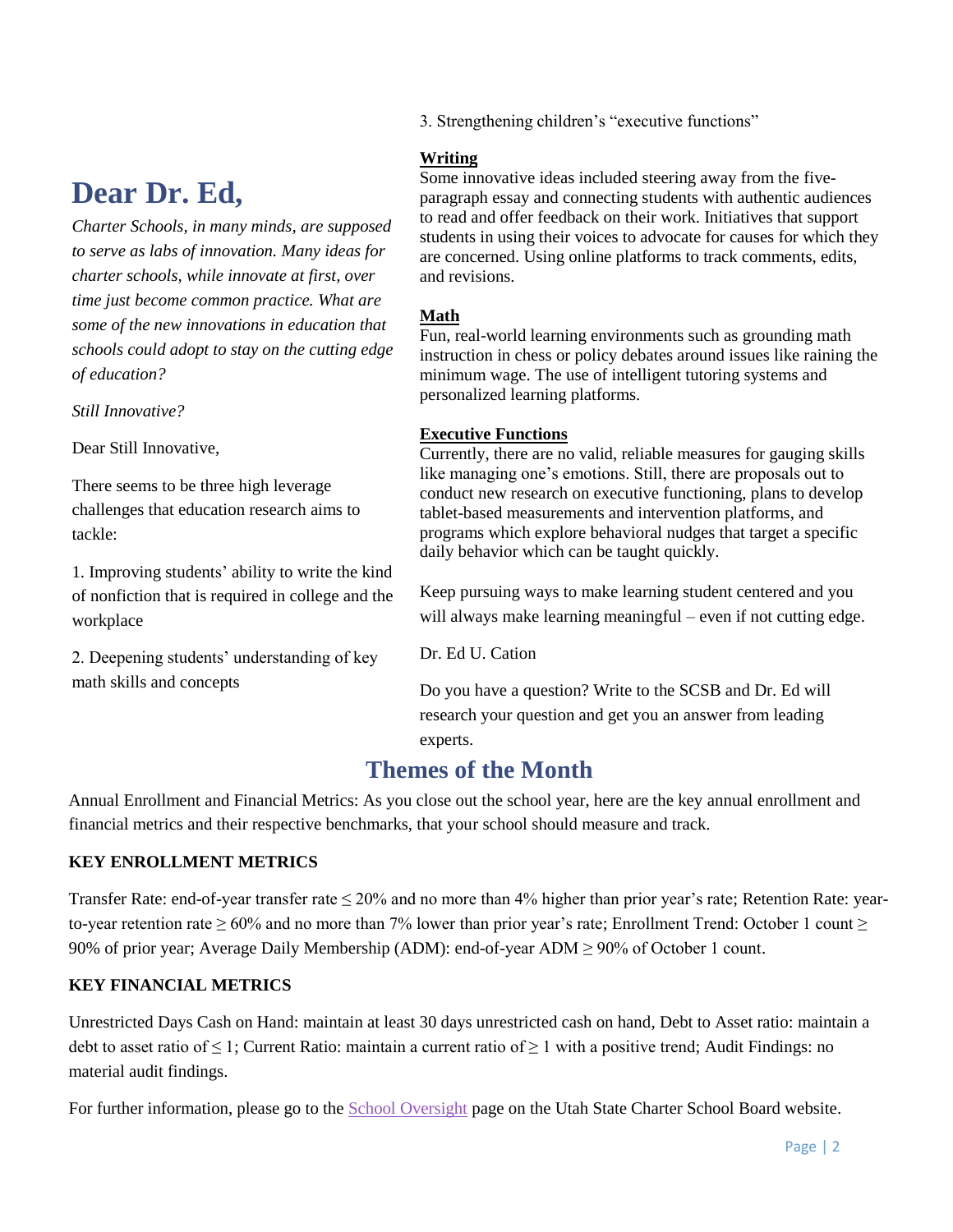### Opportunities for Schools

- <span id="page-2-0"></span>USBE Spring Finance Training on May  $15<sup>th</sup>$  $15<sup>th</sup>$
- Save the Date. Join Entheos Academy Magna on May 9th at 6:30 PM to celebrate and learn about their Student Service Learning Projects. [Click here for](https://twitter.com/UtahSCSB/status/1107730668681904139)  [more info.](https://twitter.com/UtahSCSB/status/1107730668681904139)
- On October 24-26 the National Science Teachers Association is holding their Regional Conference in Salt Lake City. All science teachers, Elementary and STEM teachers would find this of great value. There is a grant available. [See link](https://twitter.com/UtahSCSB/status/1108820864244555776)  [for more info](https://twitter.com/UtahSCSB/status/1108820864244555776)
- USBE is holding a free training for the Functional Behavior Assessment of Bullying on May 6, 2019 from 8am to 4pm at the Jordan Academy for Technology and Careers, South Campus on 12723 S Park Avenue Riverton, UT 84065. Register in MIDAS course 52572
- Utah Energy Workforce Scholarships from the Governor's Office of Energy Development for high school senior STEM students. More info [here.](https://drive.google.com/open?id=1r8uAQvI8g9e44PgQk_HckXO0TW_WuBG-)
- Nominate the next Utah Teacher of the Year by emailing the name of your nomination to

[Alisha.steed@schools.utah.gov](mailto:Alisha.steed@schools.utah.gov) by May 24, 2019 and submitting [this application](https://docs.google.com/forms/d/e/1FAIpQLSfOrdZLN50xhY23A2zuTWEJucEnJc8Z8nnhpKHqg-fv-OvrgA/viewform) by June 24, 2019.

<span id="page-2-1"></span>

- Bear River Charter School was spotlighted by the SCSB for their exceptional DIBELS growth in its April meeting.
- Halis Kablan, Dean of Academics at Beehive Science & Technology Academy, was awarded the April Employee of the Month for Charter Schools Authorized by the SCSB. Mr. Kablan was celebrated at Charter Directors meeting and given a certificate and Amazon gift card. To nominate an awesome colleague, do so [here.](https://docs.google.com/forms/d/e/1FAIpQLSdCs8ICTgo8UzwV7nFe0HiogaRQhfHtxc9YpqXcNvC1nuT56g/viewform?usp=sf_link)
- Charters dominated the top 10 of [U.S. News and World Report's annual ranking of Utah high schools](https://www.sltrib.com/news/education/2019/04/30/most-utahs-top-high/) with the top 3 spots, 4 of the top 5, and 6 of the top 10! Congrats to InTech, Beehive, AMES, Karl G Maeser, NUAMES, and Itineris!
- Lt. Governor Spencer Cox had the pleasure of spending time with DaVinci Academy students discussing [suicide awareness and prevention.](https://twitter.com/SpencerJCox/status/1118241631637913600)
- Th[e Century Foundation ranked Utah #1](https://twitter.com/UtahSCSB/status/1117859517235191808) in terms of diversity in charters.
- On April 22, Beehive Science & Technology Academy represented Utah in the State Egg Design program at the White House. Their team of students designed an egg that represents the state. This egg was displayed at the event's entrance. Click here to [see their design!](https://twitter.com/UtahSCSB/status/1116767998344187906)
- <span id="page-2-2"></span>• 2 AMES students, 1 NUAMES student, 1 UCAS Student, and 1 APA student have received the [Daniels](https://www.danielsfund.org/scholarships/daniels-scholarship-program/overview)  [Scholarship.](https://www.danielsfund.org/scholarships/daniels-scholarship-program/overview) Way to go!